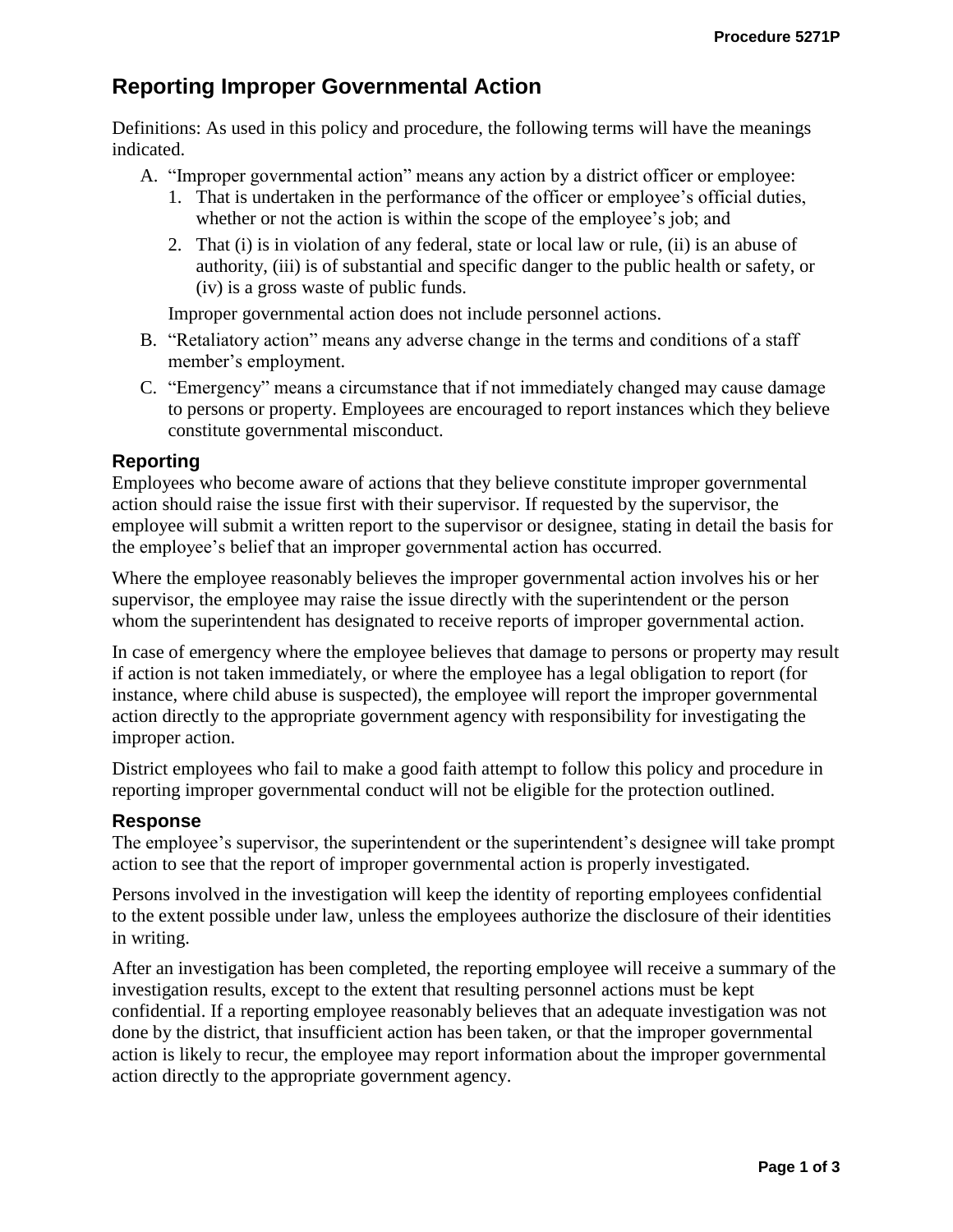# **Retaliation**

Employees who believe that they have been retaliated against for reporting an improper governmental action should advise their supervisor, the superintendent or the superintendent's designee. Appropriate action to investigate and address complaints of retaliation will be taken.

If the complaint cannot be informally resolved, the employee will provide written notice to the superintendent that specifies the alleged retaliatory action and the relief requested by the employee. The written complaint must be filed within thirty days of the alleged retaliation. The district will respond to the complaint within thirty days of receiving the written notice.

If the employee alleging retaliation receives no response from the district or objects to the district's response, the employee may request a hearing before a state administrative law judge. The request for a hearing must be delivered in writing to the superintendent either fifteen days following the district's response, or 45 days after the complaint was filed, if there was no response.

The district will apply for a hearing within five working days to:

Office of Administrative Hearings P. O. Box 42488 919 Lakeridge Way SW Olympia, Washington 98504-2488 (360) 407-2700

The district will consider any recommendation provided by the administrative law judge that an employee found to have retaliated against an employee who reported improper governmental action be suspended with or without pay or dismissed.

## **Administration**

A summary of this policy and procedure will be permanently posted where all employees will have reasonable access to it, the policy and procedure will be made available to any employee who requests them, and the policy and procedure will be given to all new employees.

The following is a list of agencies responsible for enforcing federal, state and local laws and investigating issues involving potential improper governmental action. Employees having questions about these agencies or the procedures for reporting improper governmental action are encouraged to contact their supervisor, the superintendent or designee.